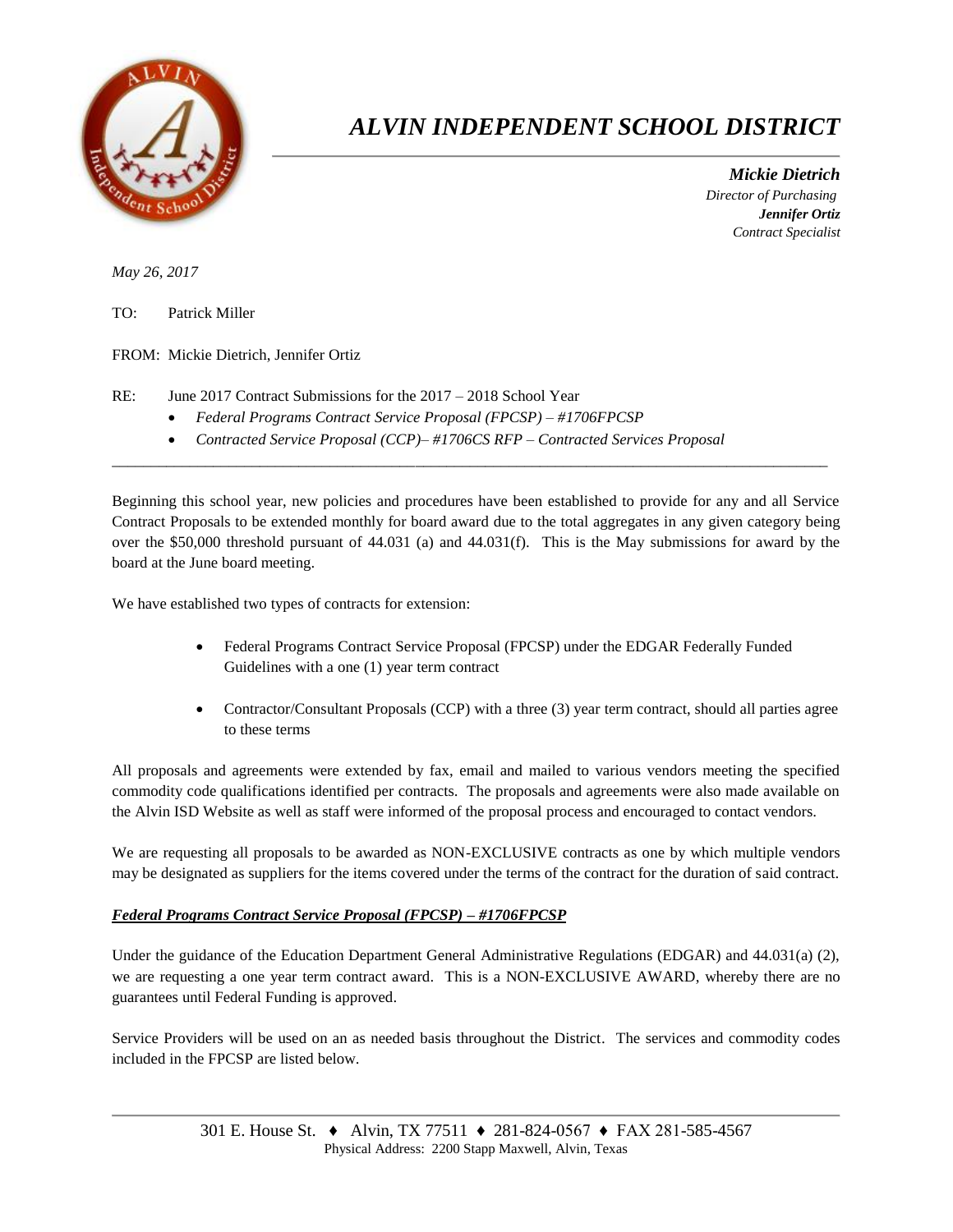| <b>COMMODITY</b> |                                                       |
|------------------|-------------------------------------------------------|
| <b>CODE</b>      | <b>SUB-CATEGORY DESCRIPTION</b>                       |
| A-924-41         | <b>Instructions with Students - Classroom</b>         |
| A-924-74         | <b>Staff Development/Training Services</b>            |
| A-948-86         | Speech Language Pathology Therapy/Evaluation Services |
| A-948-67         | <b>Occupational Therapy Services</b>                  |
| A-948-70         | <b>Physical Therapy Services</b>                      |
| A-948-56         | <b>Music Therapy Services</b>                         |
| A-948-76         | Licensed Specialist in School Psychology              |
| A-948-35         | Diagnostician                                         |
| A-948-77         | Orientation and Mobility Services                     |
| A-948-68         | <b>Vision Services</b>                                |
| A-948-64         | <b>Skilled Nursing Services</b>                       |
| A-961-67         | Sign Language Interpreting                            |
| A-948-78         | In-Home/Parent Training Services                      |
| A-961-46         | <b>Interpreting Services</b>                          |
| A-948-79         | Bilingual Assessment/Diagnosis or Evaluations         |

Under the FPCSP, we are requesting award to the twenty-eight (28) qualified responses that we have received this month for services outlined under the following commodity codes:

| <b>COMPANY</b>          |                               |                                                          |
|-------------------------|-------------------------------|----------------------------------------------------------|
| <b>NAME</b>             | <b>COMMODITY CODE</b>         | <b>SUB-CATEGORY DESCRIPTION</b>                          |
| Accountable             |                               |                                                          |
| Healthcare              |                               |                                                          |
| <b>Staffing</b>         | A-948-86                      | Speech Language Pathology                                |
| <b>Advance Plus</b>     |                               |                                                          |
| <b>Therapy Services</b> |                               |                                                          |
| <b>LLC</b>              | A-948-86                      | Speech Language Pathology                                |
| Advanced                |                               |                                                          |
| Medical                 |                               |                                                          |
| Personnel               |                               | Speech Language Pathology; Occupational Therapy;         |
| Services Inc            | A-948-86; A-948-67; A-948-70  | Physical Therapy                                         |
| Alliance for            |                               |                                                          |
| Multicultural           |                               |                                                          |
| Community               |                               |                                                          |
| Services                | A-961-46                      | <b>Interpreting Services</b>                             |
|                         |                               | Speech Language Pathology; Occupational Therapy;         |
| All Source              | A-948-86; A-948-67; A-948-70; | Physical Therapy; Licensed Spec in School Psychology;    |
| Recruiting $dba -$      | A-948-76; A-948-35; A-948-77; | Diagnostician; Orientation and Mobility; Vision; Skilled |
| Ardor Health            | A-948-68; A-948-64; A-961-67; | Nursing; Sign Language; Bilingual Assessments/Diagnosis  |
| Solutions               | A-948-79                      | or Evaluations                                           |
|                         |                               |                                                          |
|                         |                               | In Home Parent Training Services; Staff Development      |
| Behavior Plus Inc       | A-948-78; A-924-74            | <b>Training Services</b>                                 |
| <b>Brite Success</b>    |                               |                                                          |
| <b>LLC</b>              | A-948-86                      | Speech Language Pathology                                |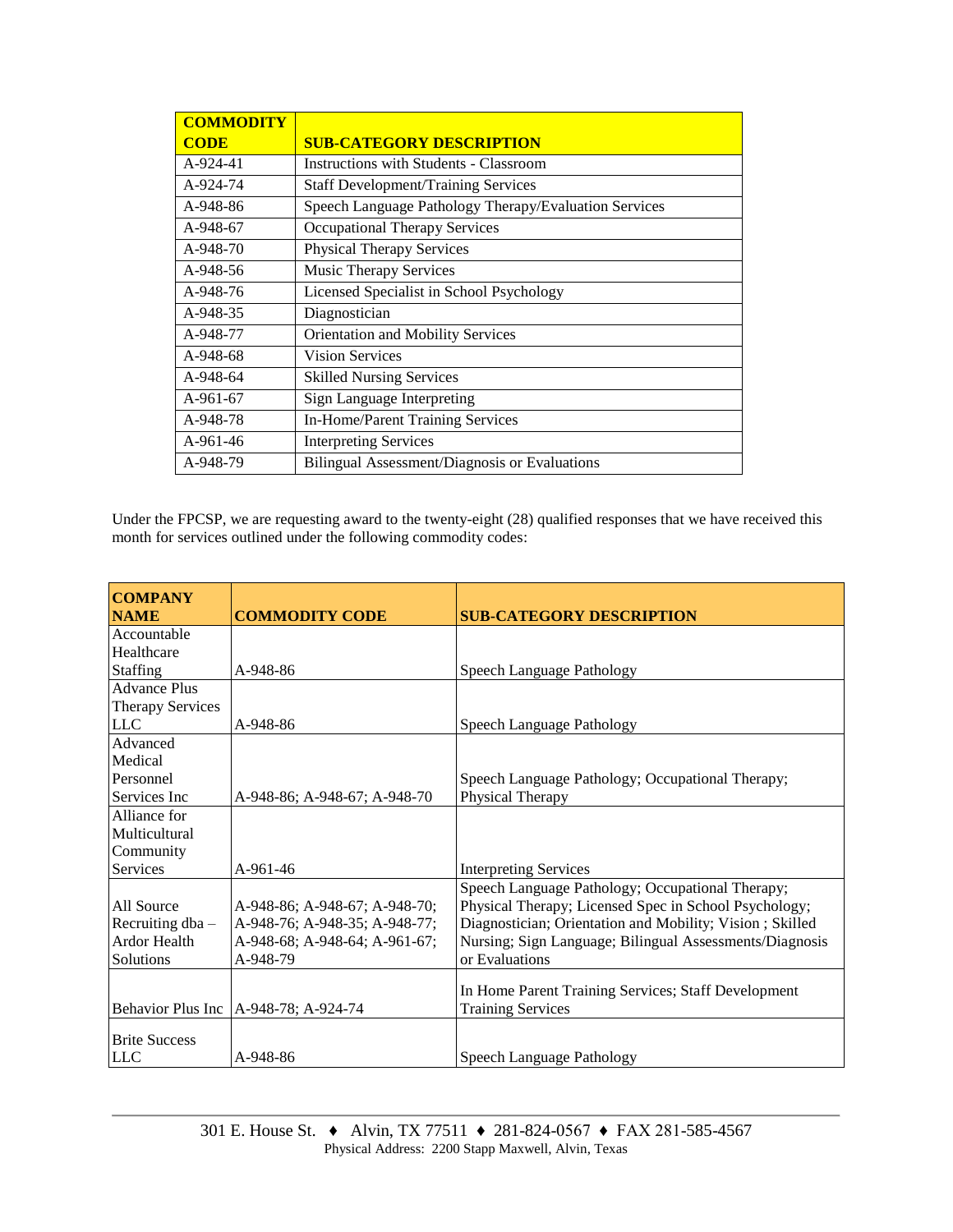| <b>Briton Education</b><br>LLC dba Insights |                                           | Staff Development Training Services; Licensed Spec in                                 |  |
|---------------------------------------------|-------------------------------------------|---------------------------------------------------------------------------------------|--|
| to Behavior                                 | A-924-74; A-948-76                        | School Psychology                                                                     |  |
| Circharo                                    |                                           |                                                                                       |  |
| Acquisition LLC                             |                                           |                                                                                       |  |
| dba Core Medical                            |                                           | Speech Language Pathology; Occupational Therapy;                                      |  |
| Group                                       | A-948-86; A-948-67; A-948-70              | Physical Therapy                                                                      |  |
| Cobb Pediatric                              | A-948-86; A-948-67; A-948-70;             | Speech Language Pathology; Occupational Therapy;                                      |  |
| <b>Therapy Services</b>                     | A-948-76                                  | Physical Therapy; Licensed Spec in School Psychology                                  |  |
| *Communities in                             |                                           |                                                                                       |  |
| Schools of                                  |                                           |                                                                                       |  |
| <b>Brazoria County</b>                      | A-924-41                                  | Classroom Instructional Training within a Single Group                                |  |
| Cumberland                                  | A-948-86; A-948-67; A-948-76;             |                                                                                       |  |
| <b>Therapy Services</b>                     | A-948-35; A-948-70; A-948-79              | Speech Language Pathology; Occupational Therapy;                                      |  |
| <b>LLC</b>                                  |                                           | Physical Therapy; Licensed Spec in School Psychology                                  |  |
| Epic Pediatric<br>Therapy LP                | A-948-86; A-948-67; A-948-70;<br>A-948-64 | Speech Language Pathology; Occupational Therapy;<br>Physical Therapy; Skilled Nursing |  |
|                                             |                                           |                                                                                       |  |
| * Imagine<br>Learning Inc                   | A-924-74                                  | <b>Staff Development Training Services</b>                                            |  |
|                                             |                                           |                                                                                       |  |
|                                             |                                           |                                                                                       |  |
| Velma G Landa                               | A-948-35                                  | Diagnostician                                                                         |  |
|                                             |                                           |                                                                                       |  |
| Lead4Ward LLC                               | A-924-74                                  |                                                                                       |  |
| MedPerm                                     |                                           | <b>Staff Development Training Services</b>                                            |  |
| Placement Inc dba                           |                                           |                                                                                       |  |
| Therapy                                     |                                           |                                                                                       |  |
| Consultants                                 | A-948-86; A-948-67                        | Speech Language Pathology; Occupational Therapy                                       |  |
|                                             |                                           |                                                                                       |  |
|                                             |                                           |                                                                                       |  |
| Sandra Mercuri                              | A-924-74                                  | <b>Staff Development Training Services</b>                                            |  |
| <b>ELL Services</b>                         |                                           |                                                                                       |  |
| <b>LLC</b> Patricia                         |                                           | <b>Staff Development Training Services; Bilingual</b>                                 |  |
| Morales                                     | A-924-74; A-948-79                        | Assessments/Diagnosis or Evaluations                                                  |  |
| New Directions<br><b>Solutions LLC</b>      | A-948-86; A-948-67; A-948-70;             | Speech Language Pathology; Occupational Therapy;                                      |  |
| dba ProCare                                 | A-948-56; A-948-35; A-948-77;             | Physical Therapy; Music Therapy; Diagnostician;                                       |  |
| Therapy                                     | A-948-64; A-961-67                        | Orientation and Mobility; Skilled Nursing; Sign Language                              |  |
|                                             |                                           |                                                                                       |  |
| <b>OLRAM</b>                                |                                           |                                                                                       |  |
| Consulting LLC                              | A-924-75                                  | <b>Staff Development Training Services</b>                                            |  |
| Pediatric Services                          |                                           |                                                                                       |  |
| of America                                  | A948-64                                   | <b>Skilled Nursing Service</b>                                                        |  |
|                                             |                                           |                                                                                       |  |
|                                             |                                           |                                                                                       |  |
| *Schlechty Center   A-924-74                |                                           | <b>Staff Development Training Services</b>                                            |  |
|                                             |                                           | Speech Language Pathology; Occupational Therapy;                                      |  |
|                                             |                                           | Physical Therapy; Licensed Spec in School Psychology;                                 |  |
|                                             | A-948-86; A-948-67; A-948-70;             | Diagnostician; Orientation and Mobility; Vision; In Home                              |  |
| Specialized                                 | A-948-76; A-948-35; A-948-77;             | Parent Training; Staff Development Training Services;                                 |  |
| Assessment &                                | A-948-68; A-948-78; A-924-74;             | Interpreting Services; Bilingual Assessments/Diagnosis or                             |  |
| Consulting                                  | A-961-46; A-948-79                        | Evaluations                                                                           |  |

301 E. House St. ♦ Alvin, TX 77511 ♦ 281-824-0567 ♦ FAX 281-585-4567 Physical Address: 2200 Stapp Maxwell, Alvin, Texas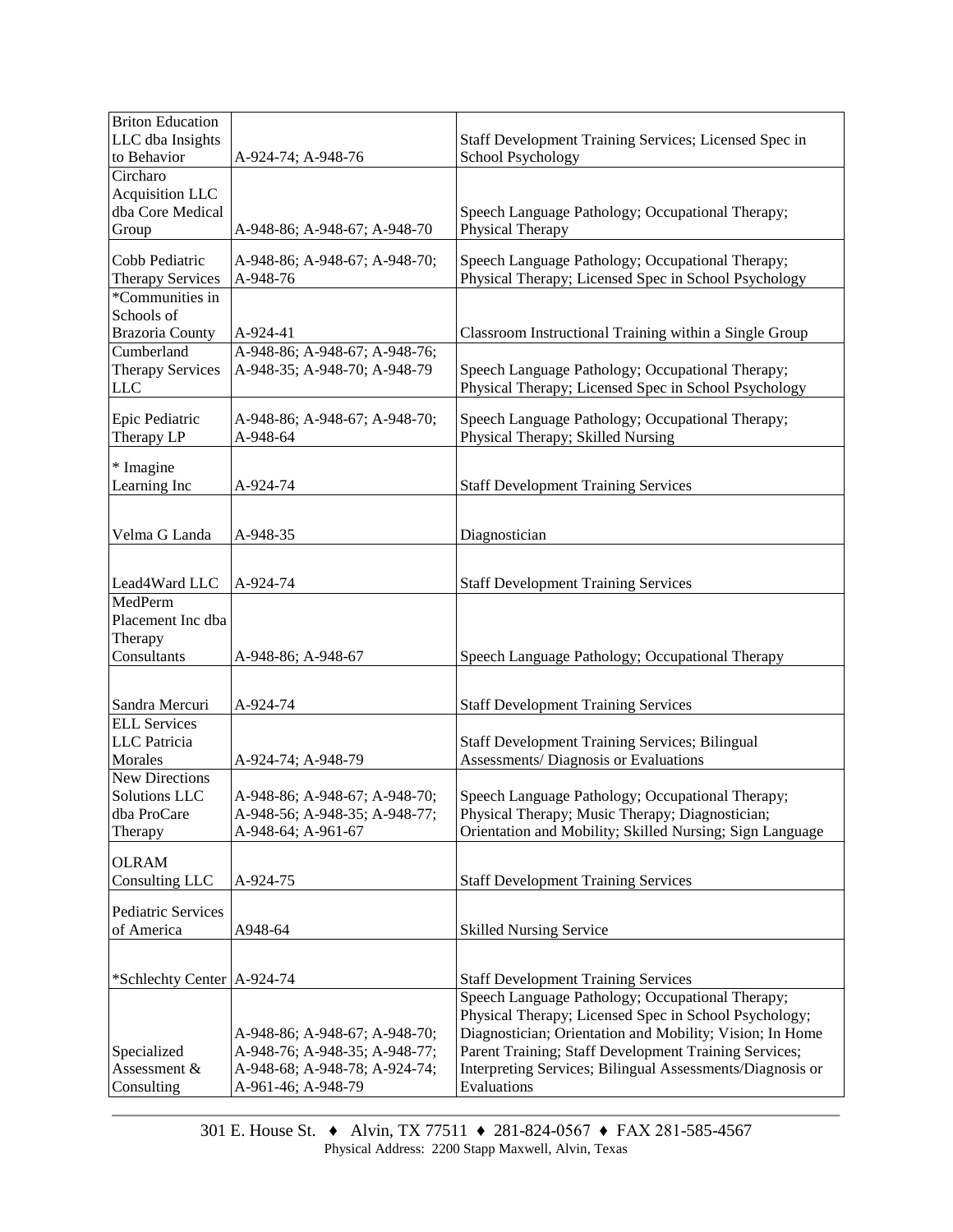|                         |                                                   | Speech Language Pathology; Occupational Therapy;         |  |
|-------------------------|---------------------------------------------------|----------------------------------------------------------|--|
|                         | A-948-86; A-948-67; A-948-70;                     | Physical Therapy; Music Therapy; Licensed Spec in School |  |
|                         | A-948-56; A-948-76; A-948-35;                     | Psychology; Diagnostician; Orientation and Mobility;     |  |
|                         | A-948-77: A-948-68: A-948-64:                     | Vision; Skilled Nursing; Sign Language; In Home Parent   |  |
|                         | Stambush Staffing   A-961-67; A-948-78; A-924-74; | Training; Staff Development Training Services; Bilingual |  |
| <b>LLC</b>              | A-961-46; A-948-79                                | Assessments/Diagnosis or Evaluations                     |  |
|                         |                                                   | Speech Language Pathology; Occupational Therapy;         |  |
|                         | A-948-86; A-948-67; A-948-70;                     | Physical Therapy; Music Therapy; Licensed Spec in School |  |
|                         | A-948-56; A-948-76; A-948-35;                     | Psychology; Diagnostician; Orientation and Mobility;     |  |
| <b>Sunbelt Staffing</b> | A-948-77; A-948-68; A-948-64;                     | Vision; Skilled Nursing; Sign Language; Interpreting     |  |
| <b>LLC</b>              | A-961-67; A-961-46; A-948-79                      | Services; Bilingual Assessments/Diagnosis or Evaluations |  |
| <b>SHC</b> Services Inc |                                                   | Speech Language Pathology; Occupational Therapy;         |  |
| dba Supplemental        | A-948-86; A-948-67; A-948-70;                     | Physical Therapy; ; Licensed Spec in School Psychology;  |  |
| <b>Health Care</b>      | A-948-76; A-948-64                                | <b>Skilled Nursing</b>                                   |  |
|                         |                                                   |                                                          |  |
| Therapia Staffing       |                                                   |                                                          |  |
| <b>LLC</b>              | A-948-79                                          | Bilingual Assessments/Diagnosis or Evaluations           |  |

## *Contracted Service Proposal (CCP)– #1706CS RFP – Curriculum And Instructional Proposal*

Under the guidance 44.031(a) (2), these contracts will be for a one (1) year term beginning the date the RFP is awarded by the board, with the option to renew for an additional two (2) years should all parties be in agreement for a NON-EXCLUSIVE AWARD.

Contracted Service Providers will be used on an as needed basis throughout the District. The services and commodity codes included in the CCP are listed below:

| <b>COMMODITY</b> |                                                                 |  |  |
|------------------|-----------------------------------------------------------------|--|--|
| <b>CODE</b>      | <b>SUB-CATEGORY DESCRIPTION</b>                                 |  |  |
| A-050-00         | Fine Arts – Misc. Fine Arts General Supplies/Equipment          |  |  |
| $A-052-55$       | Murals (Painting of Murals)                                     |  |  |
| A-805-84         | Athletic Trainer & Training                                     |  |  |
| A-855-15         | Costumes and Accessories to include Alterations                 |  |  |
| A-910-54         | Painting, Maintenance and Repair Services including Caulking    |  |  |
| A-915-71         | Newspapers Publications Advertising, Provide Athletic           |  |  |
|                  | Reviews; Media Release                                          |  |  |
| $A-918-00$       | General Staff Development – Convocations                        |  |  |
| $A-918-06$       | Consulting Service – Administrative, Board Training, Facilitate |  |  |
|                  | Community Advisory Council, Bond Planning                       |  |  |
| A-918-19         | Building Structures & Components Consulting Including Door      |  |  |
|                  | Hardware Specifications and Inspections                         |  |  |
| A-918-32         | Consulting Services - Not Otherwise Classified                  |  |  |
| A-918-33         | Consulting and Training for Student Cheer and Team Building     |  |  |
| A-918-69         | <b>Insurance Consulting</b>                                     |  |  |
| A-918-93         | Safety - Risk Management - Security (Security Audits) Safety    |  |  |
|                  | Consulting                                                      |  |  |
| A-918-94         | Traffic Consulting - Design Service                             |  |  |
| $A-920-00$       | Data Processing, Computer Programming and Software              |  |  |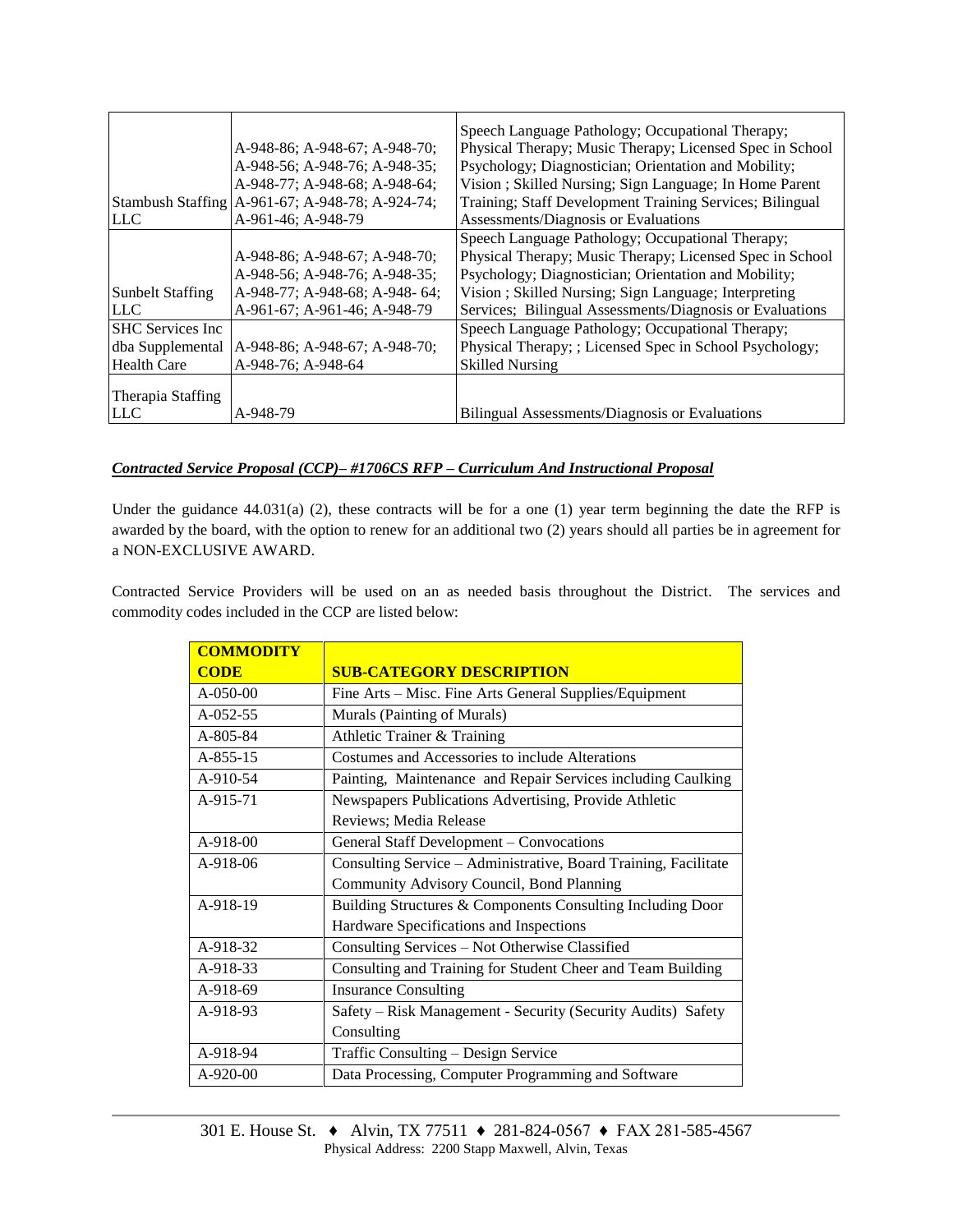|                                                          | Services                                                        |  |  |
|----------------------------------------------------------|-----------------------------------------------------------------|--|--|
| A-924-00                                                 | <b>Computer Educational Training Services</b>                   |  |  |
| A-924-10                                                 | Assemblies - Student Programs; Theatre Groups; Authors          |  |  |
|                                                          | Visits; Motivational Speaking; Student Training with Multi      |  |  |
|                                                          | Groups in one setting                                           |  |  |
| A-924-15                                                 | Staff Development - Motivational Team Building / Leadership     |  |  |
| A-924-16                                                 | Staff Development - Instructional Based Training/ Child Care    |  |  |
|                                                          | Training/                                                       |  |  |
| A-924-20                                                 | Instructional Training for Testing /PSAT/SAT/ACT                |  |  |
| A-924-41                                                 | Classroom Instructional Training within a Single group, Video   |  |  |
|                                                          | Conference, Kickstart, Communities in Schools                   |  |  |
| A-925-37                                                 | Facility Design Services and Consulting - Food Service; Create  |  |  |
|                                                          | student engaging atmosphere; Color schemes; Create better       |  |  |
|                                                          | flow for students                                               |  |  |
| A-939-00                                                 | Equipment Maintenance & Repair to Include Calibration           |  |  |
| A-946-10                                                 | Accounting Services - Auditing, A/P Auditing                    |  |  |
| A-948-92                                                 | <b>Vaccination Program Services</b>                             |  |  |
| A-961-45                                                 | Inspection & Certification Services as per TDLR and TAS         |  |  |
|                                                          | standards; Conduct On Site Inspections                          |  |  |
| A-961-57                                                 | Music Production Services Accompanist; Video                    |  |  |
|                                                          | Streaming/Taping; Writing of Music; Percussion Tech             |  |  |
| A-961-62                                                 | Personnel Service to Include PEIMS/HR Consulting/ Principal     |  |  |
|                                                          | Services                                                        |  |  |
| A-961-73                                                 | Theatrical Services - Video Taping, Audio Technicians and       |  |  |
| Recording, Lighting - Video Tape Board Meetings, Provide |                                                                 |  |  |
|                                                          | <b>Streaming and Archives</b>                                   |  |  |
| A-961-75                                                 | <b>Translation Services</b>                                     |  |  |
| A-962-02                                                 | Photography Services                                            |  |  |
| A-962-05                                                 | Disc Jockeys and Emcees                                         |  |  |
| A-962-58                                                 | Professional Services - Not Otherwise Classified including      |  |  |
|                                                          | Clinicians, Private Music Lessons, Clinic Choir; Consult with   |  |  |
|                                                          | Directors; Catalog & Organize & Pack Music, supplies and        |  |  |
|                                                          | choir items so that class can be ready for fall                 |  |  |
| A-962-63                                                 | Piano Tuning                                                    |  |  |
| A-962-66                                                 | Misc. Services Not Otherwise Classified - Science Waste         |  |  |
|                                                          | Disposal; Bio-Hazard Service; Purification Services; Stericycle |  |  |
| A-962-98                                                 | Choreography Band/Drill/Color Guard, Music Marching Band        |  |  |
|                                                          | Visual Design                                                   |  |  |
| A-962-99                                                 | Professional Services Judges - Auditions, Art Shows,            |  |  |
|                                                          | Cheerleading, UIL, Sight Reading, Science Projects              |  |  |

Under the CCP process, we are requesting award for twenty-one (21) qualified responding vendors for services outlined under the following commodity codes:

| <b>COMPANY NAME</b> | <b>CATEGORY</b> | <b>COMMODITY CODE</b> | <b>SUB-CATEGORY</b><br><b>DESCRIPTION</b> |
|---------------------|-----------------|-----------------------|-------------------------------------------|
|                     |                 |                       |                                           |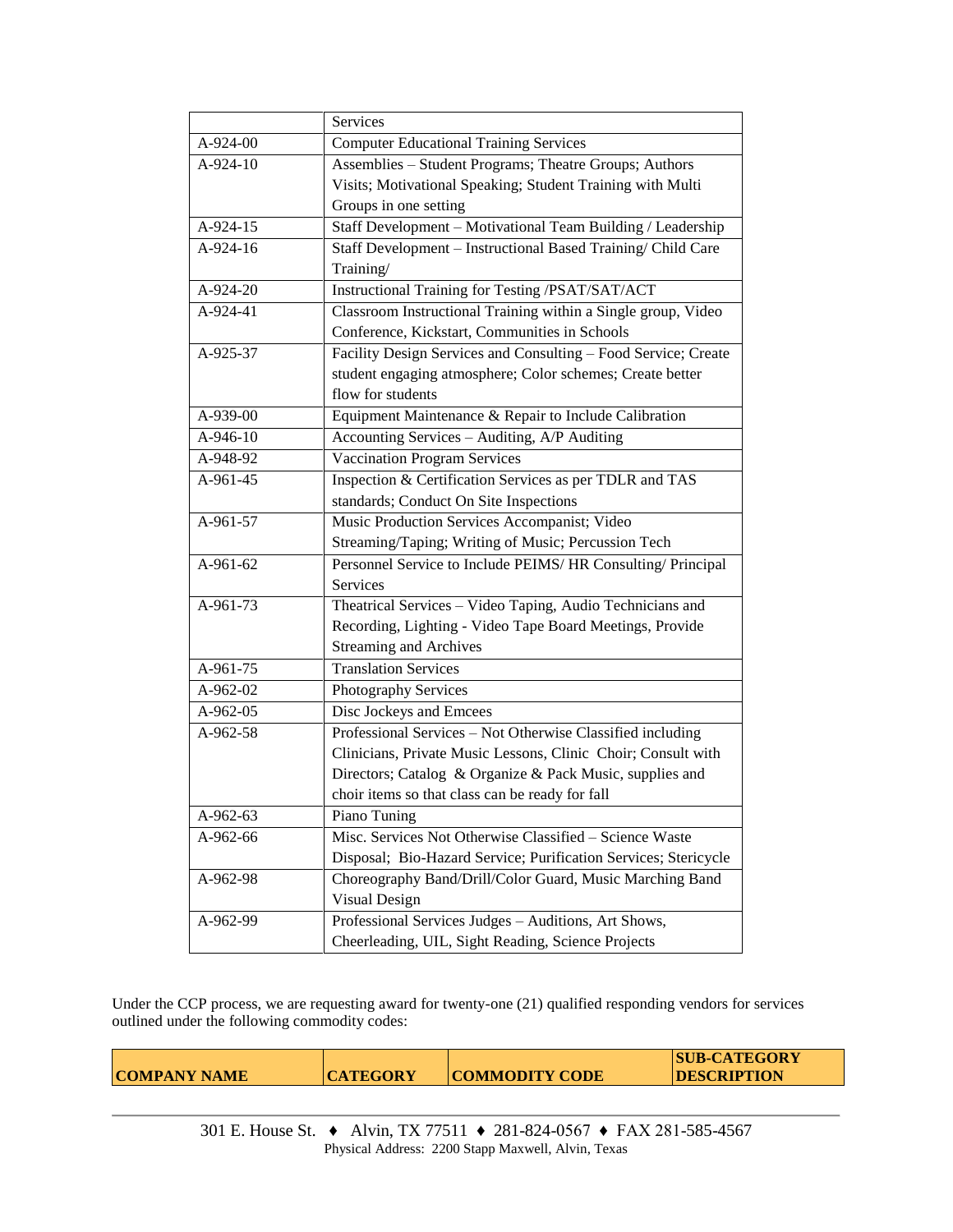|                                 | Staff            |                               |                               |
|---------------------------------|------------------|-------------------------------|-------------------------------|
| Amplify Education Inc           | Development      | A-924-15; A-918-00            | <b>Staff Development</b>      |
|                                 | Staff            |                               | <b>Staff Development;</b>     |
| *AVID Center                    | Development      | A-924-16                      | <b>Instructional Training</b> |
| <b>Briton Education LLC dba</b> |                  |                               | Consulting; Professional      |
| Insights to Behavior            | Consulting       | A-918-32; A-918-00; A-962-58  | Services                      |
| <b>Coast 2 Coast Coaching</b>   | Consulting       | A-918-32; A-962-58            | <b>STEM Consulting</b>        |
| <b>Mark Davison</b>             | Consulting       | A-918-32                      | Consulting                    |
| Sheila Hernandez                | Fine Arts        | A-961-57                      | Accompanist                   |
| It's Elementary Math            | Staff            |                               | <b>Staff Development</b>      |
| Consulting, Inc                 | Development      | A-924-16                      | Instructional                 |
| John David Janda                | Fine Arts        | A-962-58                      | Clinician                     |
|                                 | Staff            |                               | <b>Staff Development</b>      |
| Jensen Learning Corp            | Development      | A-924-16; A-918-00            | Instructional                 |
|                                 |                  |                               | Consulting; Staff             |
| *K12 Insight LLC                | Consulting       | A-918-06; A-918-32; A-924-15  | Development                   |
| Malachied, Inc DBA The          | Staff            |                               |                               |
| <b>Breakthrough Coach</b>       | Development      | A-924-15                      | <b>Staff Development</b>      |
| <b>MSB Consulting Group LLC</b> | Consulting       | A-918-32                      | <b>Medicaid Consulting</b>    |
|                                 |                  |                               | Consulting;                   |
| <b>Courtney Nelson</b>          | Fine Arts        | A-918-32; A-962-98; A-962-99  | Choreography; Judging         |
|                                 | Staff            |                               |                               |
| November Learning Inc           | Development      | A-918-00; A-924-16            | <b>Staff Development</b>      |
| PlayFit Education Inc           | Assemblies       | A-924-10                      | <b>Assemblies</b> ; Dr Recess |
|                                 |                  |                               | Percussion Battery            |
| <b>Rick Rodriguez</b>           | Fine Arts        | A-962-58                      | Arrangement                   |
|                                 |                  |                               | Interaction and Education     |
| Slayer Reptile Ranch            | Assemblies       | A-924-10                      | of Reptiles                   |
|                                 |                  |                               | Concessions; Slides;          |
| Space Walk of South Houston     | Assemblies       | A-924-10                      | <b>Bounce House</b>           |
|                                 |                  |                               | Data Processing;              |
|                                 | Data Processing; |                               | Computer Education;           |
|                                 | Computer         |                               | Consulting; Staff             |
|                                 | Education; Staff | A-920-00; A-924-00; A-924-16; | Development                   |
| Torsh Inc                       | Development      | A-924-41                      | Instructional                 |
| Daniel Alejandro Vila Rojas     | Fine Arts        | A-961-57                      | Percussion Tech               |
| Kristine Wolfe                  | Fine Arts        | $A-962-58$                    | Clinician                     |

## *IN SUMMARY:*

*Federal Programs Contracted Service Proposals – #1706FPCSP* – *we have received twenty-eight (28) qualified responses. Contract Expiration Date: June 30, 2018 or upon close of grant funding for the 2016-2017 school year.*

*Contracted Service Proposals* – *#1706CS RFP – we have received twenty-one (21) qualified responses. Contract Expiration Date: June 30, 2020.*

\*We anticipate a single-line item expenditure over \$75,000 to Communities In School for the upcoming school year and request approval of the expenditure per CH (L).